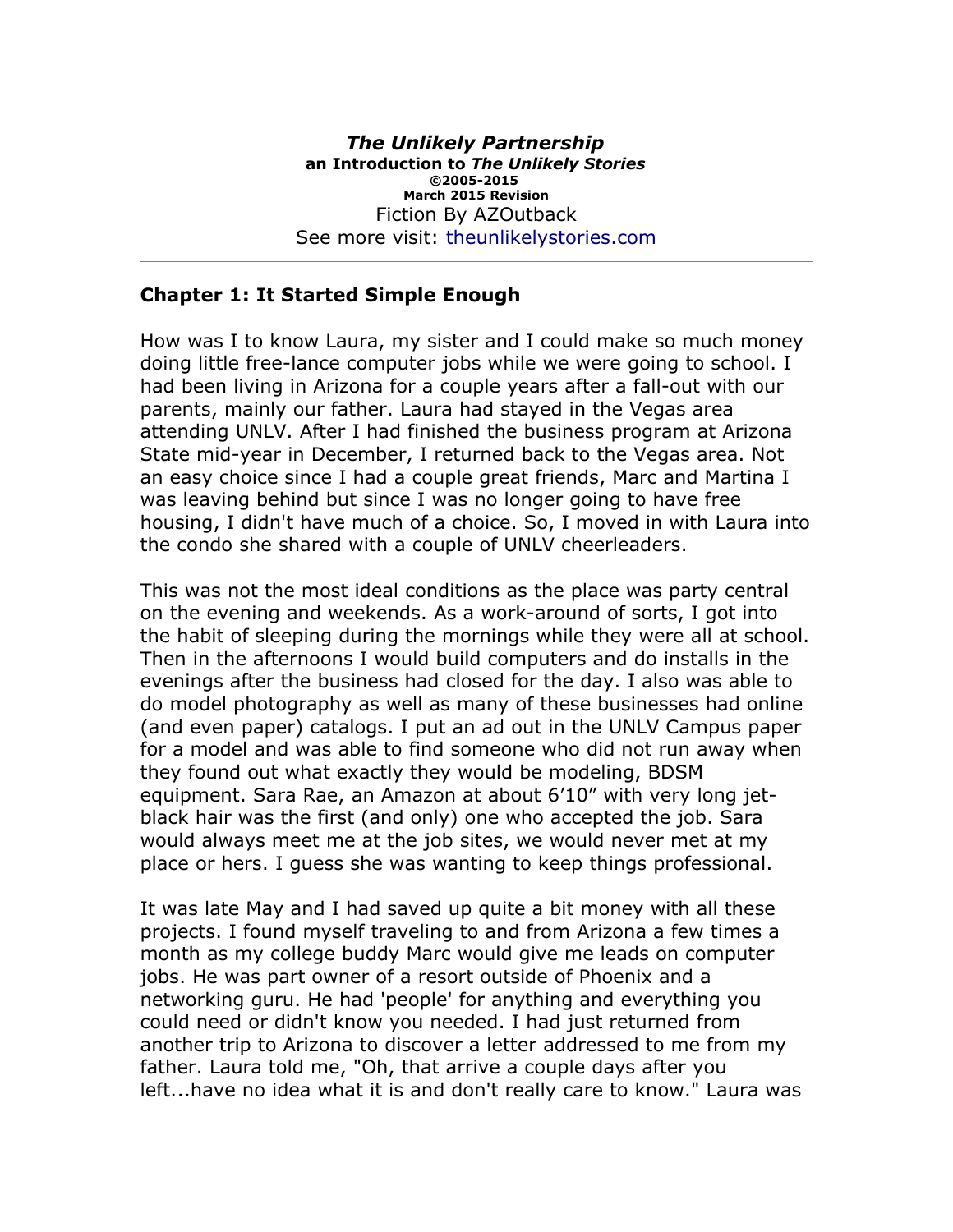still bitterly angry at our father over his reaction to her choice of 'friends'. I was about to open the letter when we got a phone call from our mother. Seems there had been 'an accident' in regards to my fathers medication and he had passed away a few days prior. She told us she was going to go away for a while and would be in contact with us when she returned. Laura and I were rather in shock and for that matter baffled by what had just happened. Did our mother just confess to murdering our father?

A couple days later I found the letter again and was in for more of a shock when I opened it. I called out, "Umm...Laura you better sit down."

Laura asked, "Why, what is it?"

I explained, "Not really sure. This letter is postmarked a couple days prior to our father's death. Did dad have 'money'?"

Laura looked at me confused, "I am not sure. Hell, with the way we lived, I wouldn't have thought so, why?"

I handed her a cashiers check made out to her for \$750,000, "I got one of these as well, for the same amount."

Laura fell silent for a moment, "Shit! But it doesn't make any bloody sense we lived like we were poor."

I was too busy reading the letter, "I know...hmm...yikes, this almost sounds like a suicide note."

Laura grabbed the letter, "Let me see....oh my god...I've got to call mom." Laura tried calling our mother, "Damn, the phone is disconnected! She wasn't kidding about taking off."

Reality kinda sunk in for the both of us, "Well on one hand we are *really* on our own now, but on the other hand we are kinda well off now..."

Laura laughed, "Here I was worried about trying to find a steady job as network administrator right out of school. Personally, I prefer doing this independent work from home thing. But I have got to get out of this place. I been think about looking at the Lake Las Vegas area."

I agreed, "Yes, you need to. Wait, where the heck is Lake Las Vegas?"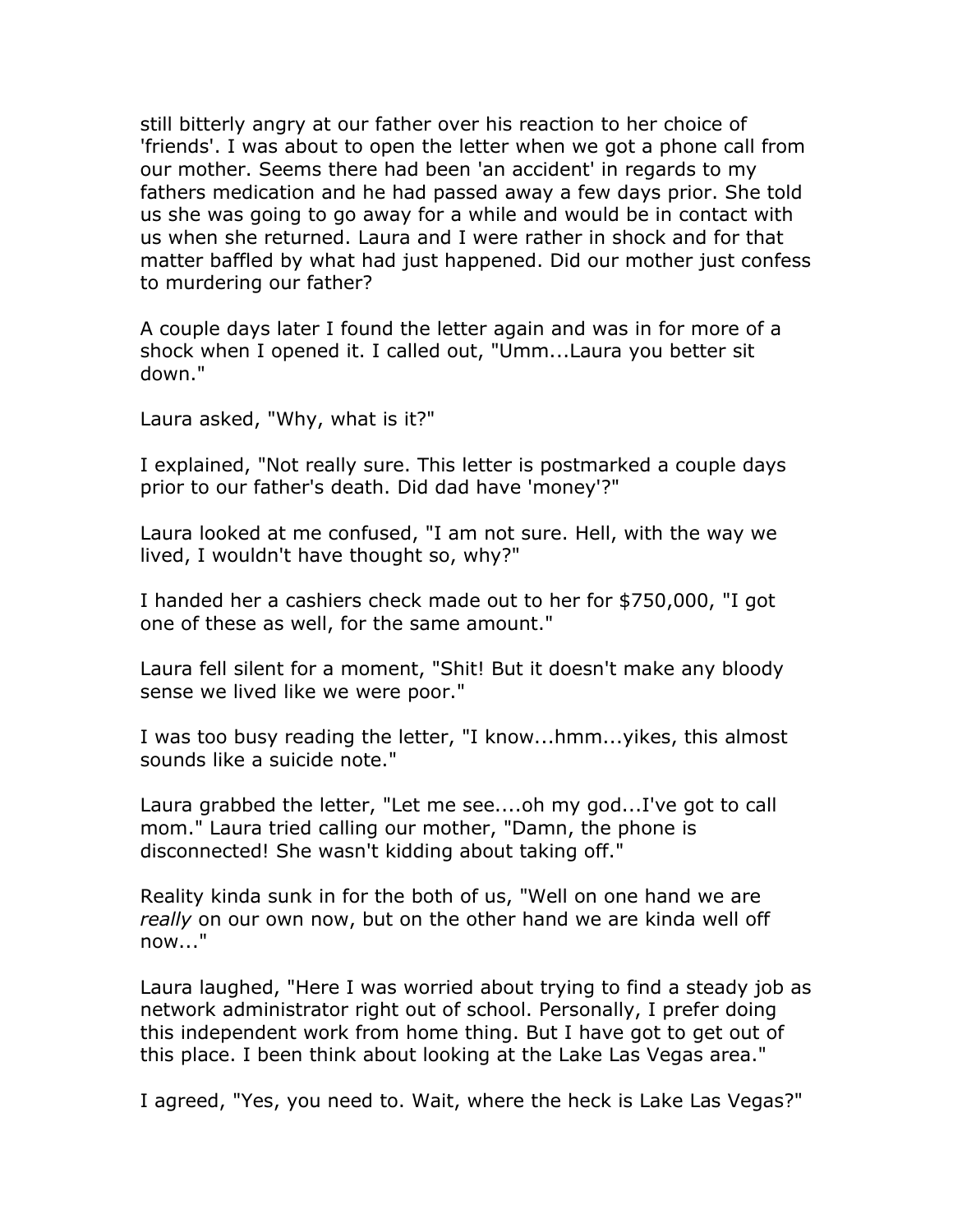Laura explained, "Okay, it is the name of the resort development, it is out in Henderson."

I replied, "Ah I see. I should be leaving as well. We have a couples months here before the lease is up."

Laura asked, "Ron, where do you plan on going?"

I told her, "Seeing as I practically doing all of my work in Arizona, I may as well just head out that way. But then again, I would hate to abandon Sara..." After all, Sara was the best...okay...*only* erotica model I had.

Laura suggested, "You could always take her with you, if she doesn't mind being away from her family."

I explained, "I don't think she has any family out here. She had left an old boy friend back in Texas. Although he did try to get back together with her out here but she had him arrested when he tried to rape her. That was after she beat the living crap out of him"

Laura added, "Geez, don't want to mess with her!"

I replied, "No, she is tall and very powerful. Anyway, I think I'll give Marc a call and see what he can do for me."

Laura told me, "Okay. Oh by the way Gary Zinfandel from GZ Fetishes called said something about a wild-drunken weekend and a big mistake that turned into something good. Have no idea what that was all about, but mentioned something about ACME."

I looked at her blankly, "ACME? Hmm, name sounds familiar but cain't quite place it. Might have done a job for them, but I thought the contact was a Miss Spears. Could've been mistaken. Never too sure with Gary." The roommates returned with their friends for the start of what would be a very long summer break.

I headed outside to place a phone call to Marc, "Valley Shadow Resorts, this is Marc."

I explained, "Hey Marc, Ron here. I'll explain in more details a little later on, but I am going to need to get a house out in Arizona. Something a fairly decent size that would let me have an office and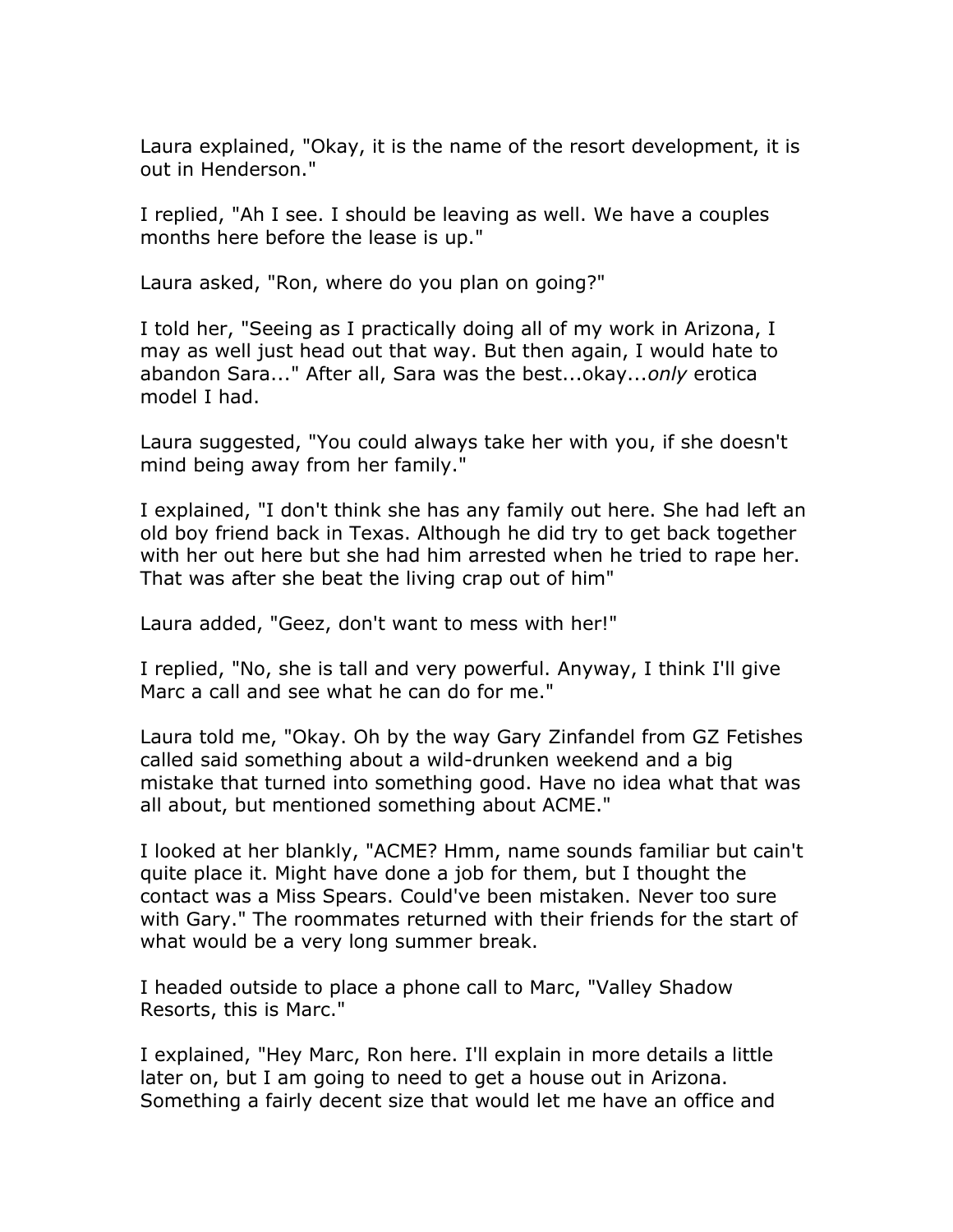may be a guest room or two. Plus I want to have an area I can do presentations as I am continue doing my computer work and if Sara wants to come with me the modeling as well."

Marc laughed, "Finally moving out of your folks house. Hey Martina been asking about you."

I told Marc, "I haven't lived with my folks for almost a years now. Been living with Laura since I returned to Vegas. She moved out or should I say was thrown out by our father when she 'came out of the closet'."

Marc was silent and then asked, "Laura is a lesbian?"

I replied, "I am surprised you didn't know that. I guess I should mention both Laura and I received some large sums of money from our father. The circumstances are rather odd since it was a couple days prior to his death. To make matters even odder, our mother has disappeared or fled the country, not sure which. Anyway, let me know what you find. I need to go talk to Sara."

A few hours later I met Sara at local upscale restaurant for dinner. She joked, "Wow Ron, is business that good we can now eat at a high class place like this?"

I told her, "Well, I am not sure about business especially given what I am about to tell you."

Sara didn't seemed worried, "Hmm...ironic I have some news as well, but you first."

I explained everything, "A couple weeks ago I received a letter from my father. The letter was very odd, almost a suicide note of sorts."

Sara laughed, "Suicide note?"

I continued, "Not a joke, he's dead. Whether it is suicide, accident or murder is yet to be determined. Anyway, he gave Laura and I both checks for rather large sums of money."

Sara apologized, "Sorry, I had no idea. What happened?"

I told her, "Haven't a clue from what our mother told us there was 'an accident' with his medication. What that means I have no idea. To further add to the weirdness, our mother has disappeared. The phone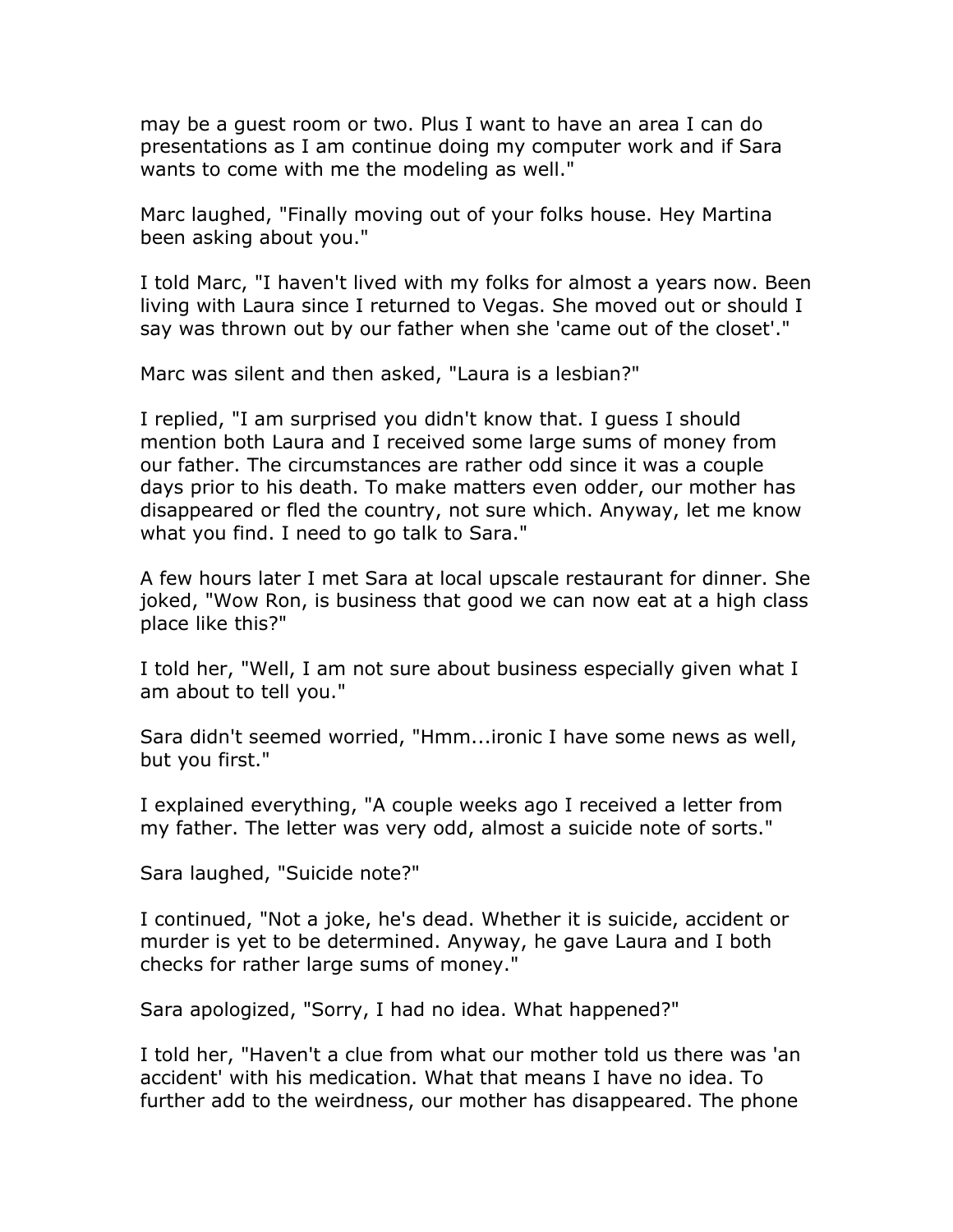is disconnected and there is a for sale sign in the window of the now empty house."

Sara commented, "How bizarre. So what are you going to do?"

I replied, "As soon as I can, heading back out to Arizona since that is where most of my work is now. I've commissioned Marc to look for a house so we shall see what happens."

I was leaving the door open here for Sara to state her intentions, "Hmm...I know we have had more of a 'professional' relationship but I am wondering if I could join you in Arizona?"

Well, that was a relief. I told her, "Don't see why not, but I thinking Martina is getting serious about our relationship. Of course I am not quite sure what kinda of relationship Martina and I have. I've been staying with her while I am working in Arizona. But then again nothing is set in stone, so..."

My cell phone started ringing, a quick glance at the caller ID showed it was Marc, "Hey Ron, you are not going to believe this, but I've got a guy who is trying to 'unload' a house on me. Quite the deal too only \$750,000 valued over \$1 Million. Want me to FAX you the sales sheet?"

I laughed, "Sure, but I don't think \$750,000 is quite within my budget. I mean that is everything my father gave me. I want to keep some of that set aside until I get something going long term. I guess I could finance a small portion, but not sure if a lender is going to want anything to do with me being as I don't have a steady job. Well, go ahead and FAX it over to the condo's resident's center and I'll look it when I get back."

After I got off the phone Sara asked me point blank, "How much do you need?"

# **Chapter 2: What Can I Do For You?**

I looked at her confused, "How much do I need...for what?"

Sara just smiled, "How much do you need to get the house? You said that you didn't want to spend all the money and you doubted that a lender would work with you. So how much?"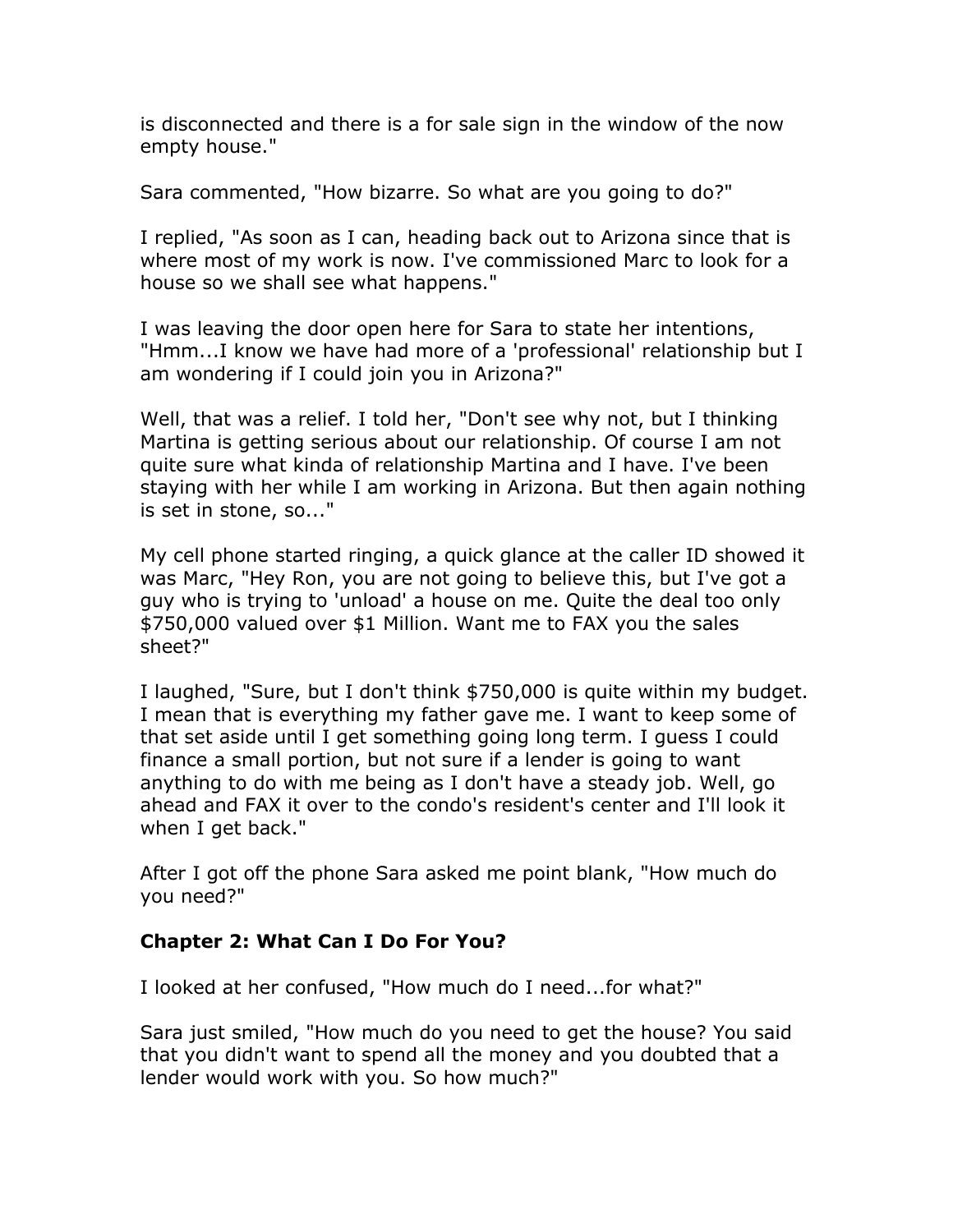I wasn't too sure what to make of Sara's offer so I threw out a low-ball figure, "Um...May be about \$150,000?"

Sara asked, "\$150,000 are you sure? Wouldn't you want something a little large of a cushion to tide you over?"

I was really intrigued, "Okay, I have to ask just how much are you making with the modeling?"

Sara laughed, "Well....not *that* much. You know before Marc called and you made your little announcement I had said I had some news as well. I got in the mail the other day a check from Texas Life, Livestock and Property insurance for a very large amount of money."

I laughed, "That is funny, the Livestock part that is...and I suppose in that we both have gotten large amounts of money. Can I ask what it was for?"

Sara answers was simple, "No. That is not important. Tell you what, look over the sales sheet and give me a call if you want my help. I'll give you \$300,000 if you agree to take me with you to Arizona. I have a bad feeling my ex-boyfriend may be back in town soon. I've got an interview for another job in about an hour, so give me call this evening. Oh and here, take this..." Sara got up and left and tossed me a large wad of \$20 bills.

I sat at the Cafe for a few minutes longer thinking about what had just happened. I got into my Jeep Wrangler and headed back to the condo. I stopped over at the resident's center and picked up the FAX Marc had sent me: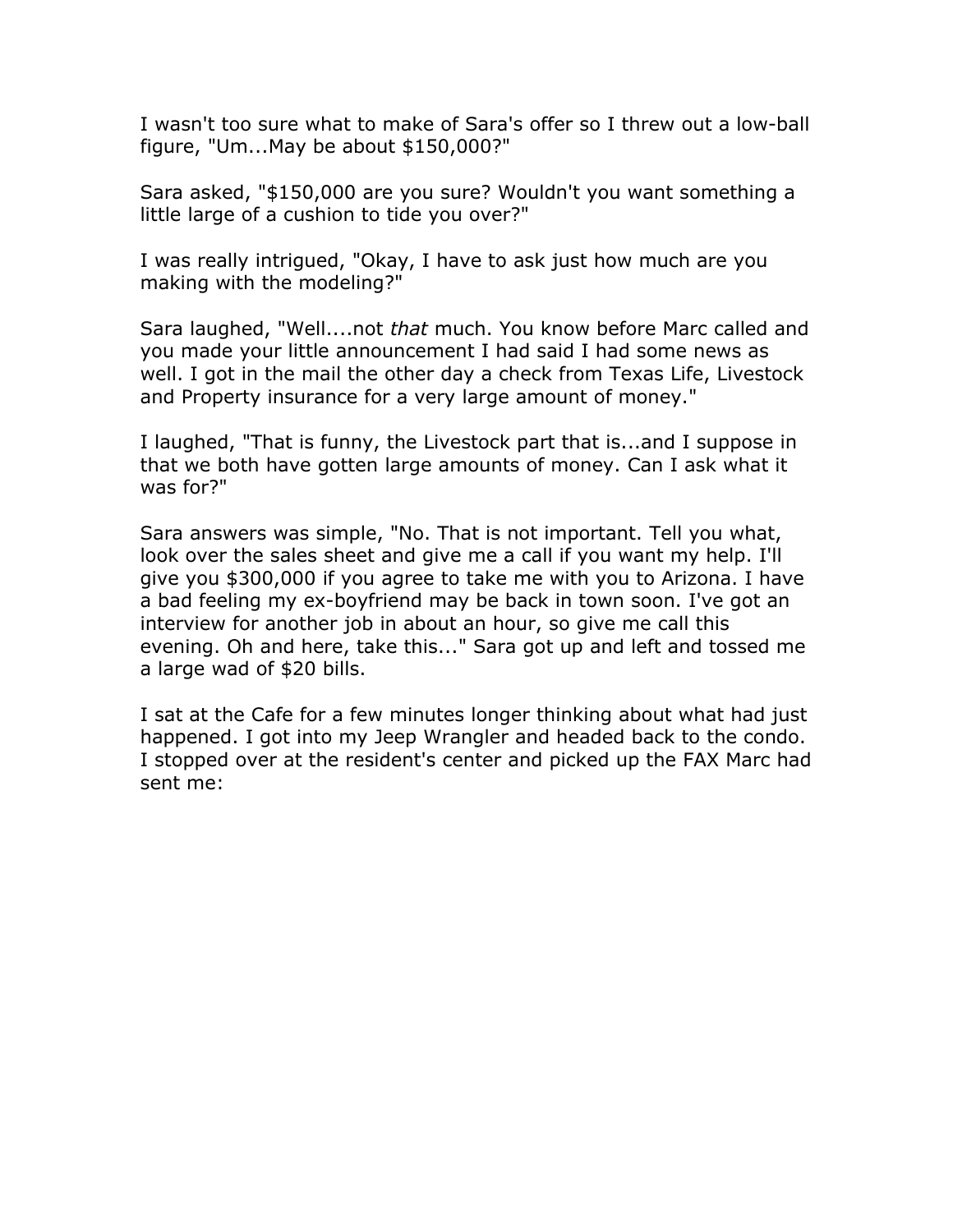#### **Desert Diamond Realty -- Christina Gutierrez-Mayer, Realtor® -- 480-555-SOLD 11472 E Fairy Duster Court, Scottsdale, AZ 85262**

## **A True Diamond in the Desert!**

Brand New Custom Home in Private Master Planned Micro-Community

- Built in 2004
- Desert Foothills Oasis Master-Planned Micro-Community, North Scottsdale, close to Carefree/Cave Creek/Rio Verde
- 10 Acre Cul-de-sac lot
- First In Phase
- Gated and Guarded Community
- Close to shopping and services
- 4000 SQ Feet Tri Level Split Plan
- 9 Total Bay Garage (2 4½-Car)
- 6 Bedrooms / 6 Baths
- Gourmet Kitchen
- Great Room w/ side study
- Spectacular Natural Desert, Breathtaking Mountain and City Lights Views

### MLS #SCOTTS29580-85262

Priced to Move at Only \$995,000!!! Call today, it will be gone tomorrow!

I rang Marc at the resort, "Hey, how long until this hits MLS?"

Marc told me, "I think later this week..." I had another call waiting, this from my bank.

I told Marc, "Hold on. My bank is on the other line."

I switched over, "Yes Ron Merlot, this is Greg at Nevada Federal. Hey, I know you get a lot of wire transfers but this was kinda threw up a red flag."

I asked, "How so?"

Greg continued, "Well, let me ask you this...do you know a Sara Rae?"

I told him, "Yes, she is a um...business partner of mine. Why?"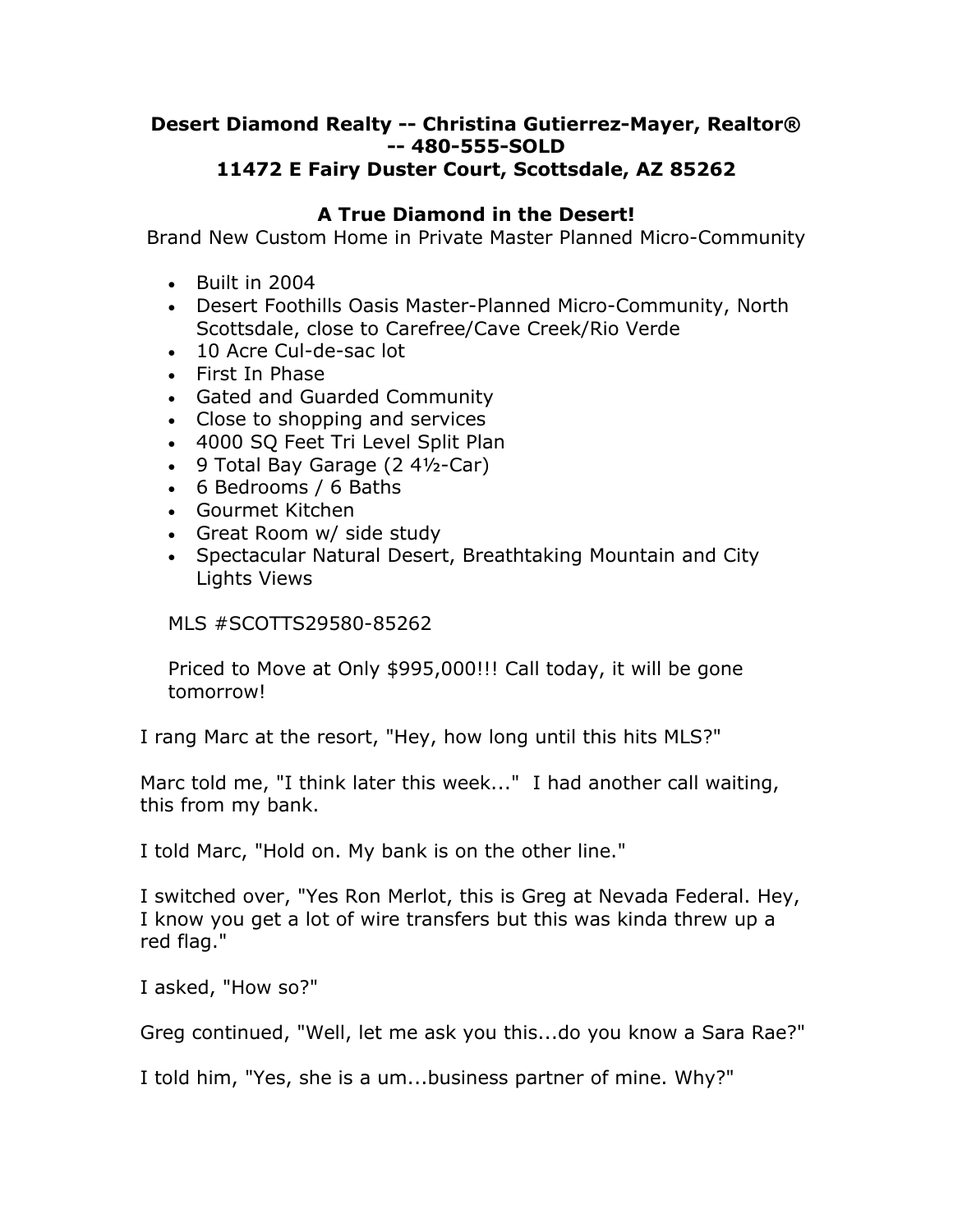Greg advised me, "Okay. She is transferring \$350,000 into your account which would put you balance at \$1.15 million. You know you really should split that into separate accounts"

I was shocked, "Well..yeah....okay, that is interesting. Yes, let it go through I know her and I have an idea what it is for. Don't worry, the balance won't be that for much longer. Thanks."

I returned to Marc who told me, "I just talked to his Realtor®, Christina and she told me it will hit MLS end of the week and she expects it to sell very quickly."

I told him, "Tell her I'll take it."

Marc was dumbfounded, "Um Ron...what? But how are you going to get the extra money?"

I replied, "Okay, so my bank just called and informed me Sara just dumped \$350,000 into my account. Apparently she wants to get of Nevada, badly."

Marc said, "Well, then I'll have Christina give you a call. By the way, next time you are out here Martina really wants to see you."

### **Chapter 3: ANYTHING has got to better than THIS**

I returned to condo to find techno music blaring and the place was crawling with cheerleaders. I made my way to my room, passing by Laura's who was on her bed covered with half naked cheerleaders moaning very loudly with pleasure. I had just gotten into my room when Christina rang me cell phone, "Ron Merlot?"

I replied, "Yes, this is he."

Christina continued, "Hi, Christina Gutierrez-Mayer, Desert Diamond Realty. I understand from Marc you want to purchase the property up in Desert Foothills Oasis and you are wanting to pay cash?"

I told her, "That is correct."

Christina was thrilled but did ask, "Not that it matters to me, but wouldn't you want to see the property first?"

I explained as I opened the door, "Well, you see I am living in this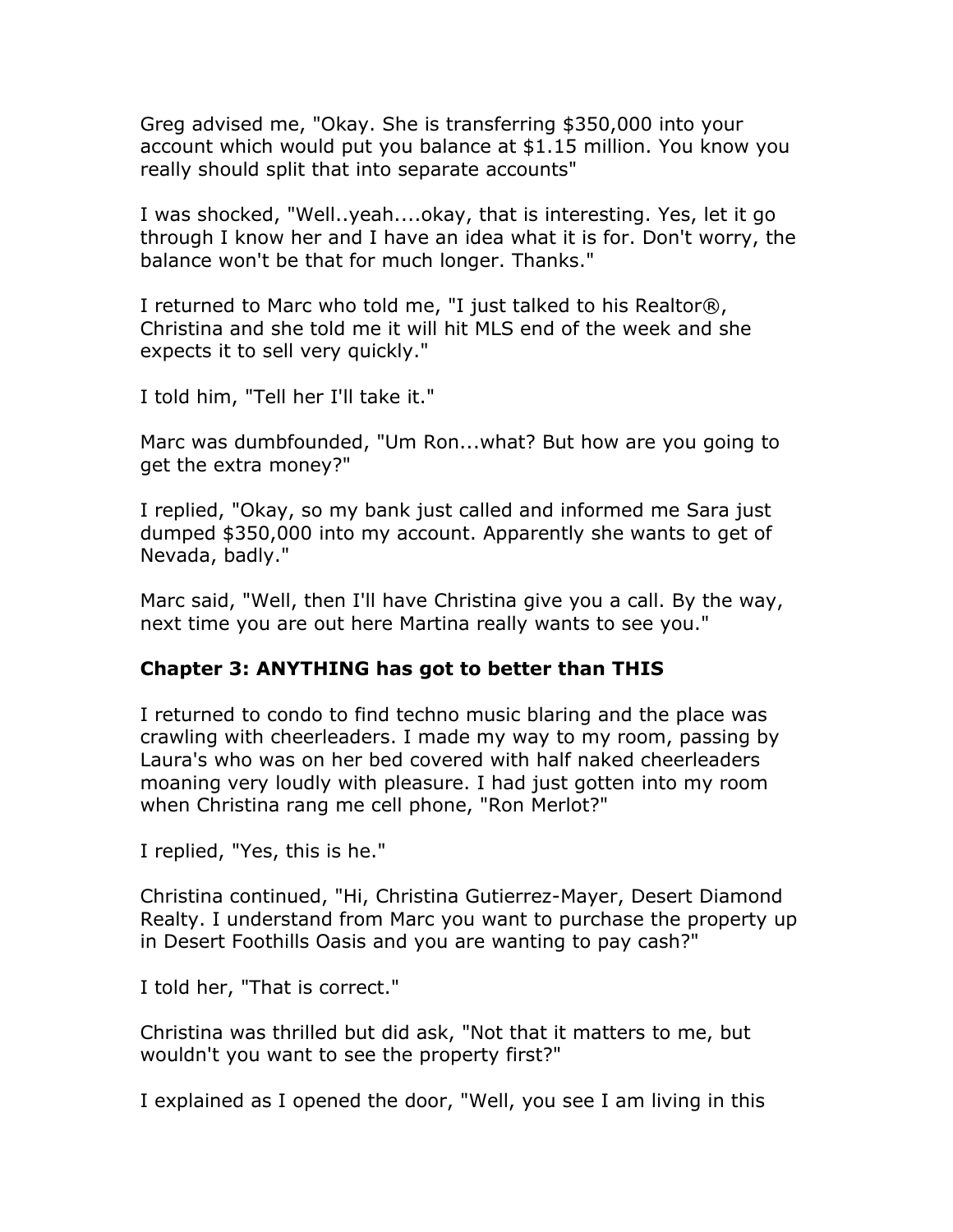townhouse with my sister and her roommates, who are all cheerleader. If that is not bad enough, their friends whom I would say if I didn't know otherwise practically lived here full time. May be this will explain things..." I held the phone outside the door for a few seconds, "...this is what I put up with after 3:00 PM and all weekend long. Then there was Spring Break and summer break is going to start soon...so you see, it has to be better than this."

Christina concurred, "Okay....I understand. When can you have the money?"

I replied, "Tell me when, where and how much."

Christina explained, "Well there are closing costs, so it would be closer to \$800,000."

I told her, "Fine, when and where?"

Christina advised me, "You can use Marc as an escrow service if you like."

I advised her, "Fine by me, I trust him, as scary as that is."

I had tried to call Sara the next couple nights but she was too busy to talk. I did get a call from Marc telling me he had gotten the money and wanted to know when I would be out to look at the house. He once again mentioned Martina wanted to see me. I told him, as soon as I could get a hold of Sara I would let him know. Later that evening Sara called, "Sorry Ron, been a bit busy with the modeling. I take it you got the money?"

I told her, "Yes, I did thanks. I also purchased the house. When can you come out to Arizona with me?"

Sara explained, "Not for a while I am actually in Los Angeles on a twomonth long gig. But as soon as I am done, I'll come out. Keep me in the loop please."

I called Marc and told him, "Sara is in LA for the next couple months but I'll go ahead and head out tomorrow. So I will see you on Friday."

The next morning Laura was passed out in the living room with a couple cheerleaders piled on top of her. I wrote a quick note on the kitchen white board and grabbed my bag. I was in Phoenix by mid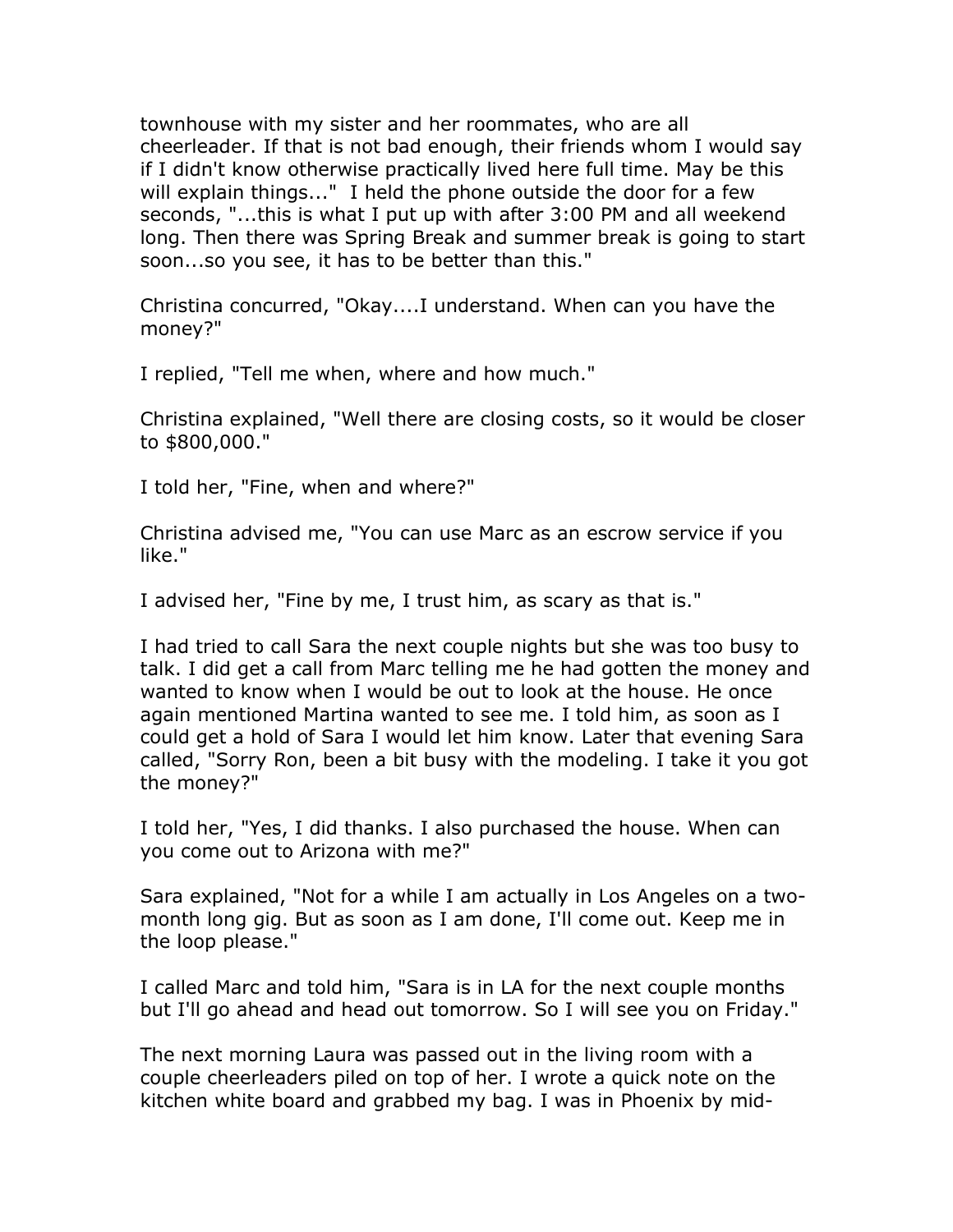afternoon and stopped over to see Martina who practically flung herself upon me, "Ron! It has been too long! Oh how I have missed you!"

Trying not to fall over, "Nice to see you Martina. I missed you too."

Martina asked, "So Marc tells me you bought a house?"

I joked, "News travels fast doesn't it? Yes, but haven't a clue what I bought."

Martina trying to flirt, "Oh...an impulse purchase, I like that. You know, I bought my Jag on a whim. Just walked into the dealership showed the salesman a good time...I mean my tits...err money and told him I wanted a silver Jag...and he got me a great deal. May be it helped that I did sleep with his sales manger."

Yep, that's Martina for you. She will use her sex appeal anyway she could. After all she was about 5'8" Hispanic with firm 38C tits, long (dyed) blond hair with a body no man could resist or was her nearly endless appetite for sex? I told her, "I am going up with Marc tomorrow to see what I bought, want to come along." Now keep in mind that while Martina was not a natural blonde, she sure acts like one.

I wasn't sure if she was serious with her reply, "Sure. Wanna get married?"

I looked at her, "Say what?"

She repeated her question, "You wanna get married?"

Still in a state of shock and not too sure I should take her seriously, I told her, "Let me get back to you on that one."

Martina giggled, "Okay."

The next morning Christina picked us up at Martina's condo. I introduced her to Martina and she asked, "Oh are you two married."

I was about to answer when Martina did so for me, "Should be soon."

Christina told us, "Congratulations!"

I replied, "Um thanks....I think. So, let's go see what I bought."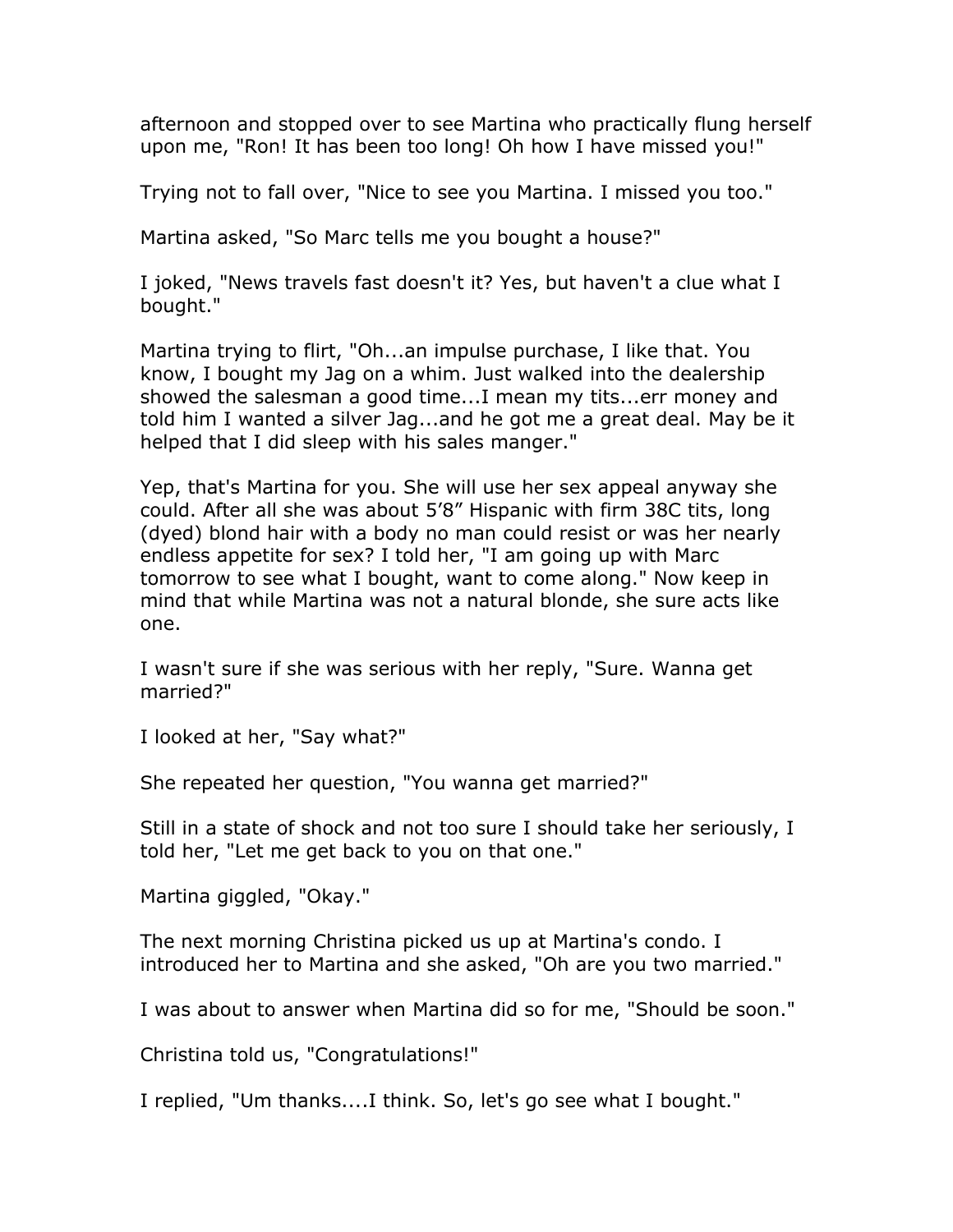An hour later we arrived at a brand new community still under construction. Christina informed us, "Like the flier says, this house is first in phase."

We walked in and it looked like the house had never even been lived in. I asked, "Was this ever occupied?"

Christina told us, "Well, the previous owner moved in back in January but by the time April rolled around they found it too hot. So they bought another house in Colorado and gave this one to their son."

Martina being her witty self, "April! What wimps! July or even August, but April! Oh well, their loss our gain!"

I looked around upstairs trying to figure out how I would use all this space. There was a large sized bedroom near the stairs that I could use a Presentation Room. At the one end of the hall was the master suite which Martina absolutely loved. The deck looked over the rear yard and she commented, "Hmm, what do you think Ron, room enough back there for a pool? You know how I like to swim."

I took a look around from the deck and noticed there was a lot of space and asked Christina, "How big of a pool could we fit back there."

Christina looked over the lot dimensions, "Well, you could easily fit an Olympic size pull back there."

Martina was excited, "That would be a great wedding present Ron." She left the room to explore the rest of the house.

I just stood there speechless. Christina could tell things were a little awkward so she tried to turn the attention back to the house, "Now, Marc said you wanted an office, I think I know where you can setup your office. Follow me."

We walked by two other bedrooms across from what would become the presentation room. I commented, "Why the heck are two bathrooms next to each other?"

Christina laughed, "I have no idea. I mean the 1/2 bath makes sense, but haven't a clue why there is a full bath by itself. I suppose you could reconfigure one of these two bedrooms over here and make it a suite. I would suggest the southern bedroom as this one here would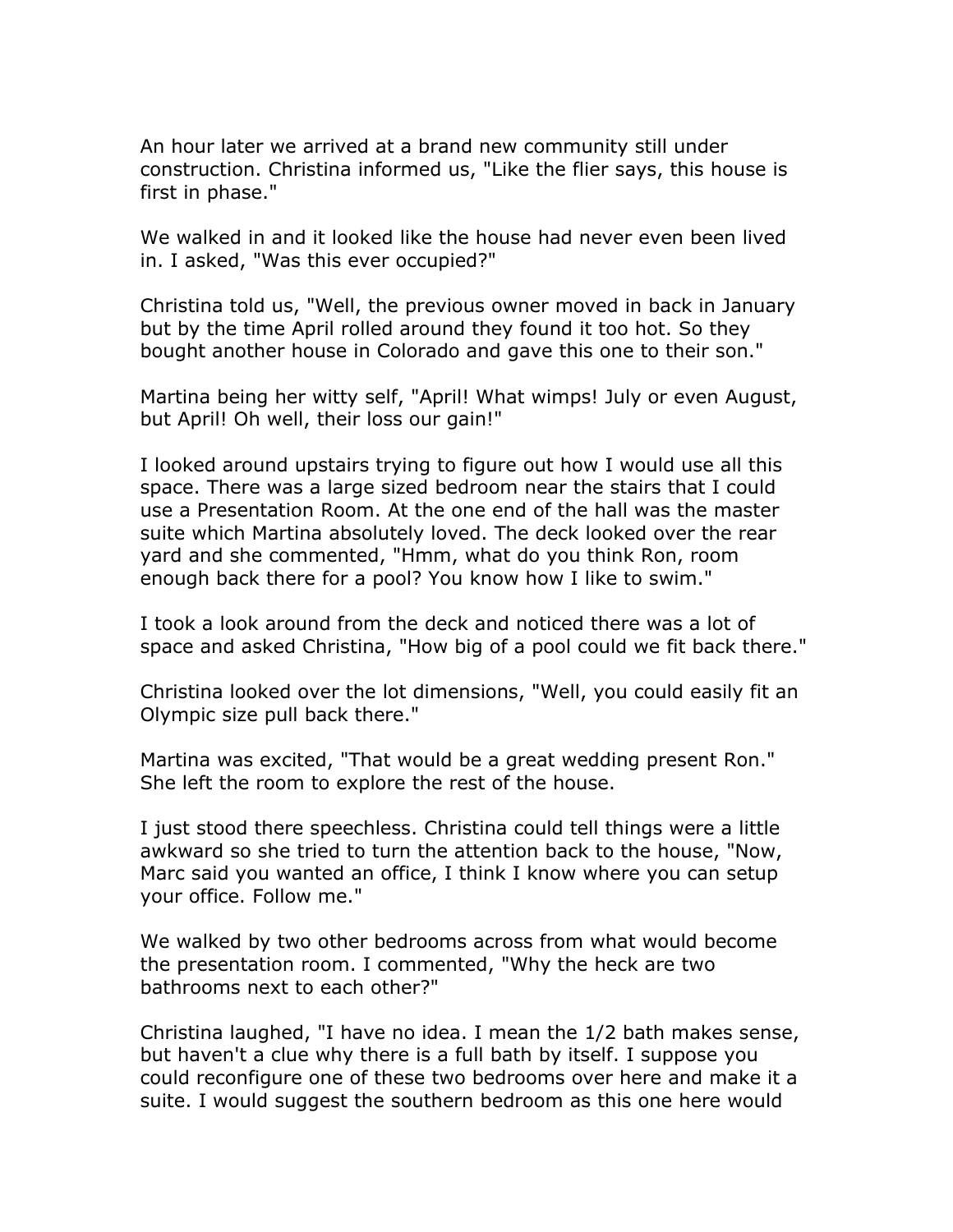make a great office."

We walked into a giant bedroom on the northeastern corner of the house. The room also had a giant walk-in closet along with a deck that over-looked the mountains to the southeast and the Phoenix valley. Then there was the window that faced north looking over the large yard, the wash behind the lot and then nearly 1/16 mile away the next house. I commented, "Impressive, sure is a bit of walk though to get over here."

Christina pointed out, "Well...let's go back out to the hall....," we walked out to the hall and she pointed out, "Noticed how this section is open below into the Great Room?"

I looked down and saw Martina who happened to see me, "Oh hey Ron! You know there is another suite down here? I am going to go check out the backyard some more, try to imagine what it will look like with my pool!" Martina quickly disappeared outside.

Christina laughed, "Full of energy isn't she. Anyway, you could easily have a spiral staircase installed here, which would make it much easier to get to this part of the house. Oh and Martina already has ideas for the kitchen."

I was still trying to wrap my mind around the pool and replied, "She does?"

Christina explained, "Oh yeah, complete redesign. She wants a gourmet kitchen, guess she is quite the cook."

True Martina was a good cook and so was Sara. We made our way downstairs to find Martina was back in the kitchen again, "Ron, if I am going to cook for you, this kitchen needs *major* work!"

Just for kicks I asked, "Okay, now how do you suppose I pay for your *wish list*?"

Martina giggled, "Ron! I'll pay for a lot of this, I've got money you know."

I replied, "You do?"

Martina explained, "When I was little my daddy gave me a \$1000 to invest in stocks. I bought a bunch of shares of Apple and Microsoft,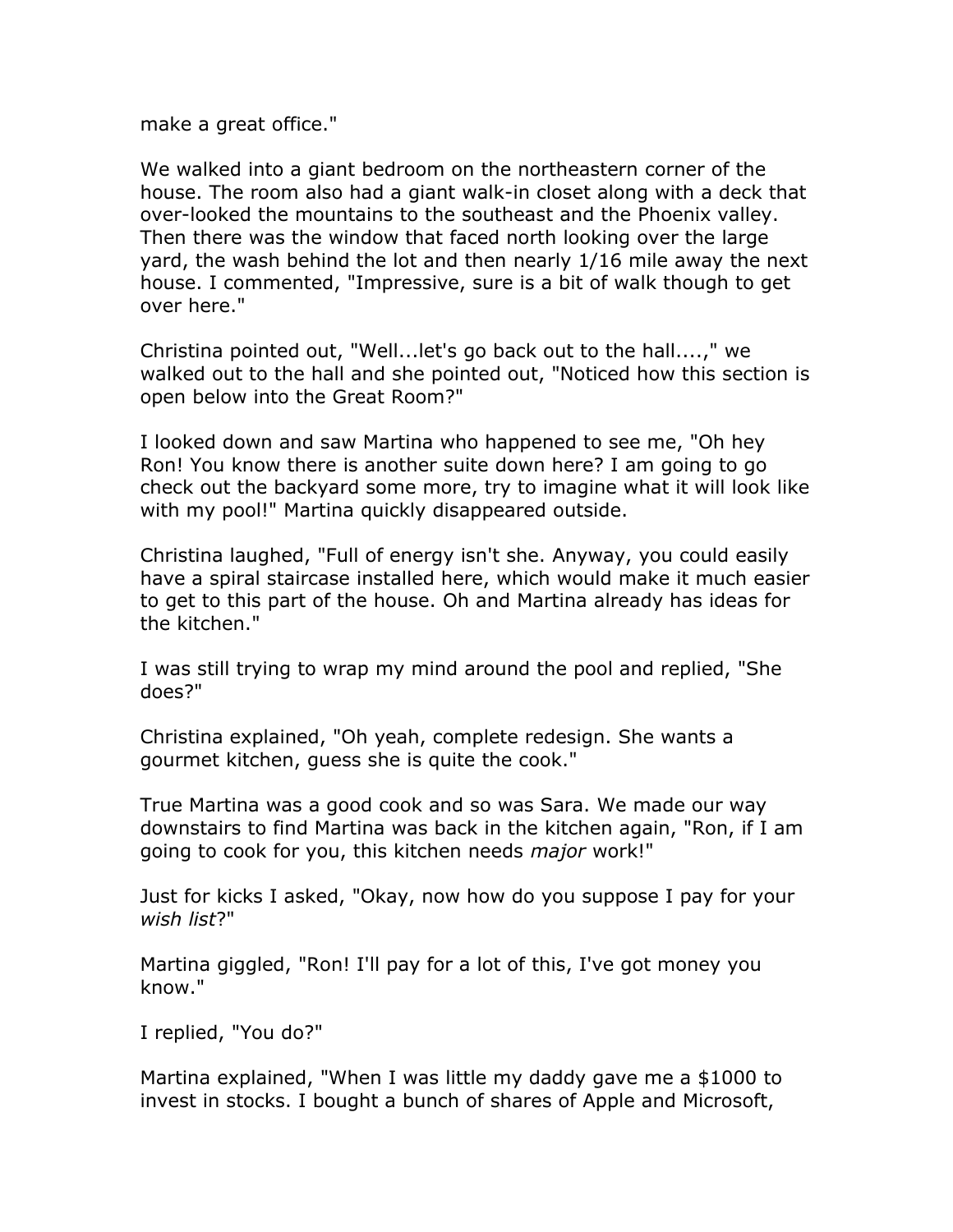having no idea what they were. Also had bought some in oil companies as well, but I sold most of those last April when Marc told me to put as much as I could afford into the Google IPO."

Christina asked, "How many shares of Google do you own?"

Martina replied, "I think some where around 100 shares. Probably ain't worth that much though."

Christina laughed, "Martina, if you bought into the Google IPO the stock was around \$85 a share."

Martina not really knowing any better asked, "So what is worth now?"

I took out my cell phone and checked on the NASDAQ and nearly fainted, "Shit! It is trading for a little over \$300 a bloody share right now! Um Christina, if you could Martina and I need to talk."

Christina told us, "Okay, I'll be in the Yukon."

#### **Chapter 4: The Wild Martina**

After she left I told Martina, "Okay, if we are going to do this, there are some things I need to discuss with you."

Martina asked, "Such as?"

I explained, "Well, for starters, there is the matter of Sara Rae, my assistant. She did give me a sizable chunk of money to purchase this house under the agreement that once she finished her current modeling 'tour' in Los Angeles she would move out here with me."

Martina thought, "What would she think of being a maid? After all we are both going to be busy with our lives at times, so to have someone cook and clean for us would be helpful."

I wonder what the heck Martina did, "Out of curiosity, what is it that you do?"

Martina laughed, "I'm a connoisseur of clubs and spas."

I myself was trying hard not to laugh, "Okay...that explains a lot."

I was still trying to figure out what the heck she did when once again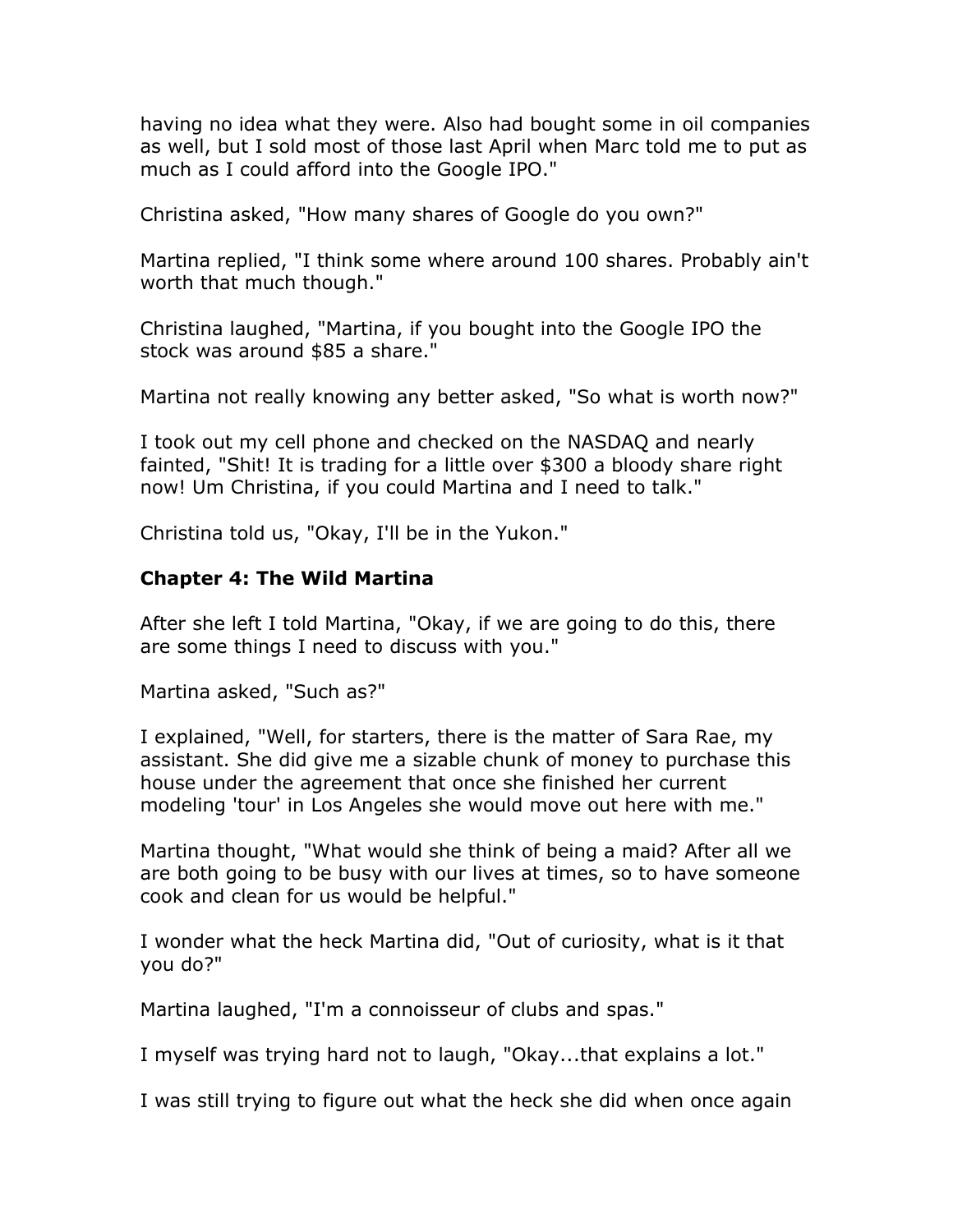Martina asked, "So are we going to get married? You know you want to!"

Well that last statement sure came out the blue, "I do?" I leaned up against the counter waiting for her response.

Martina continued her seduction, "Of course, you know you can't resist me...," then she pushed me on to the counter, undid my pants and took my cock into her mouth. I wasn't expecting Martina to give me a blow job, especially in the kitchen. I was going to say something, but she was doing such a marvelous job that I was almost near climax. Next thing I know, Martina strips off her dress to reveal she was not wearing a bra or for that matter any panties. Like a cat she jumps up on the counter and impales herself on my cock. She reaches orgasm in mere seconds and I follow not too far behind. As she dismounts, she leans over kisses me and says, "Just imagine once we are married!"

After I had a chance to recover I told her, "Okay, first let me talk to Sara then we'll take it form there."

Martina smiled, "Okay dear. I need to go pee!" She headed down the hall to the bathroom.

I decided I better call Sara before Martina got anymore hopeful, "Hey Sara. How's LA?"

Sara told me, "Not bad, will be glad to get back though. So you've looked at the house yet?"

I told her, "As a matter of fact yes, out here now with Martina."

Sara replied, "Ah, Martina. You two go away back don't you?"

I replied, "Yes we do. Hear me out if you will."

Sara responded, "Okay."

I told her, "Well, Martina as asked me several times to marry her. I've explained the situation with you and she is fine under a certain condition?"

Sara asked, "That would be?"

I explained, "She would want you to be our maid..."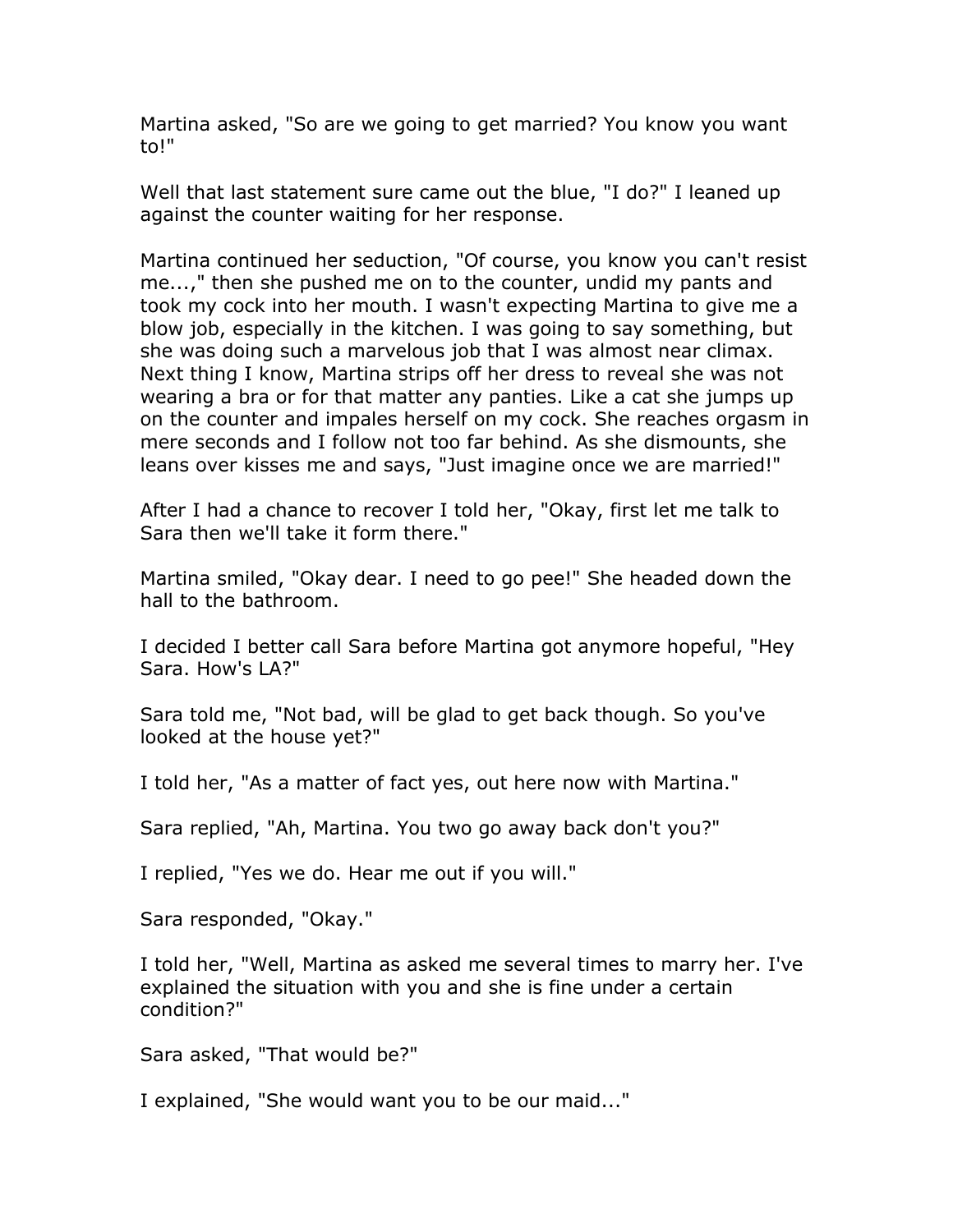I thought for sure Sara would freak but she replied, "Sure."

I asked, "Sure? You're okay with that?"

Sara laughed, "Anything has to be better than what I am in now."

I had to agree with her. Martina had walked back into the room, "Okay, Sara is fine about being our maid."

Martina added, "But she needs a uniform, 5-inch high-heeled sandals, black gartered thigh-high stockings and a French Maid's corset dress."

I was getting turned on imaging Sara in that outfit. Only if Martina knew just how tall Sara was already and that the 5-inch heels would make here tower over Martina. I relayed the info to Sara and again she said, "That is fine. Ron, like you and Laura I have cheerleaders as roommates as well."

I explained to Sara, "Okay then, well I need to get some work done on the house. Martina wants a pool and to redo the entire kitchen. I have some plans for the other parts of the house as well. So by the time you get back from LA it should be ready for you to move in."

Before we left I took several pictures of the house for reference purposes. On the way back to Christina's office I called up Marc and asked, "Hey you know a good general contractor and pool installer?"

Marc laughed, "So Martina wants a pool eh?"

I told him, "Yes an Olympic sized one at that, which she is going to pay for with her Google stock."

Marc nearly chocked, "Shit, I forgot she had that! So what do you need a general contractor for?"

I explained, "There are several other improvements I would like to make to the house."

Marc understood, "Okay, when are you going back to Vegas?"

I told him, "Next week sometime, so the sooner you can get someone out here to give me estimates and drawings the better. Oh and how about a good place to get married."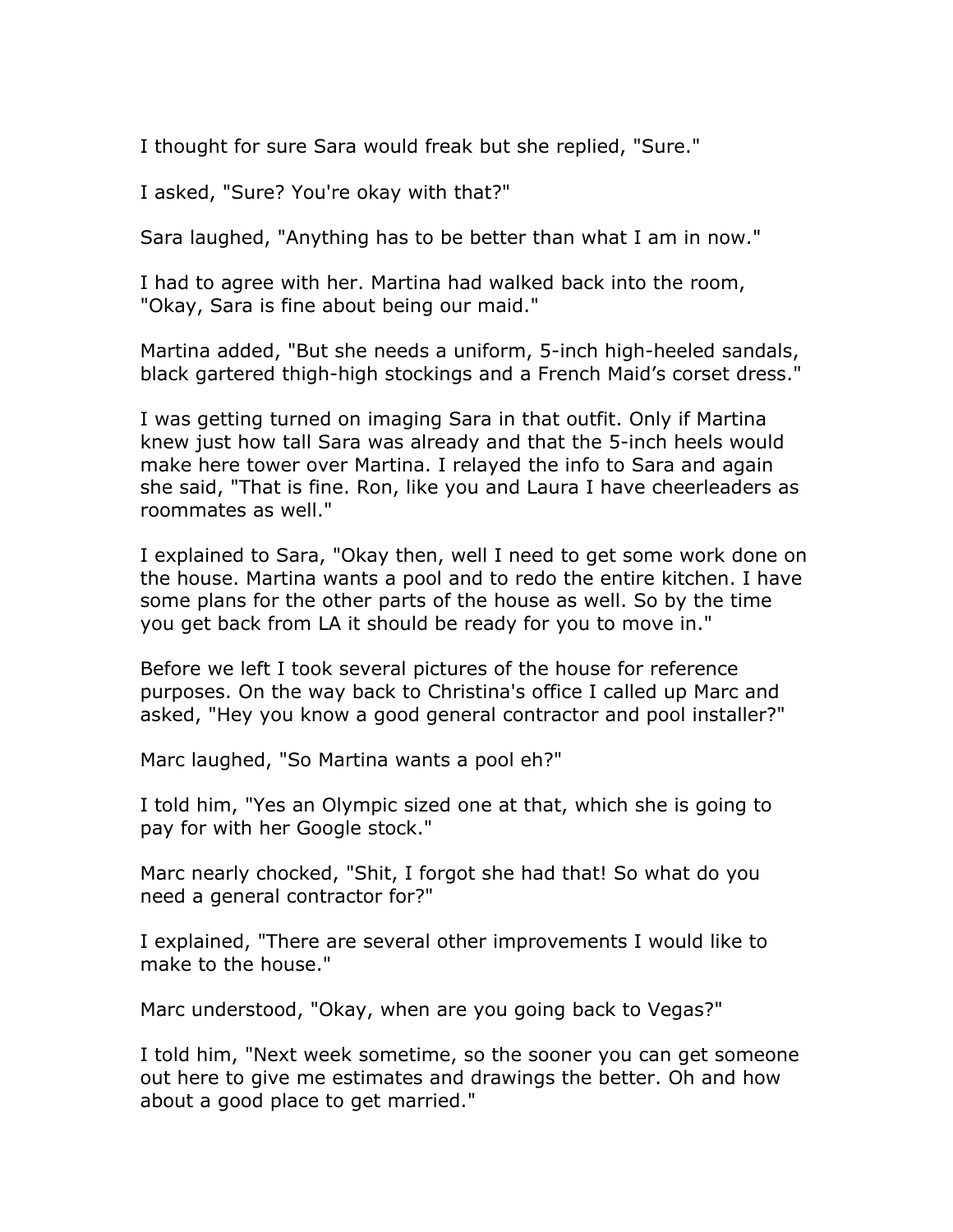Marc didn't catch the last part at first, "I can get a couple contractors out there on Monday....wait...married?"

I laughed, "That's what I said."

Marc thought, "Ask Gary where he got his 'shot-gun wedding'."

I was confused, "What?"

Marc replied, "Apparently he almost married last weekend. I don't know, he sounded drunk when I talked to him. Never mind."

The next Monday Marc sent over two of this best contractors and before the evening they had drawn up plans for adding the spiral stair case, creating a new suite on the upper floor as well as adding stairs from the house down to the lower level garages. He had also had his pool builder draw up a complete redo of the backyard including the pool, a bath house with changing rooms as well as a Cabana, and island with built-in a big honkin' grill and sink. Marc assured me everything would be done in about three months and he would over see the construction.

Since Martina had several clubs she needed to 'connoisseur', she would be staying in Arizona for a couple more months then come out to Vegas so we could get married before we moved into the house. I returned to Vegas the end of that week to get started on packing for my move. Laura had been gone most of the week as was her roommate and their friends so the condo was fairly quiet for once.

### **Chapter 5: A Lady Named Holstein**

Later in the evening Gary called, "Hey Ron, I've got a friend of mine out in Arizona that needs a favor."

Referrals from Gary usually lead to repeat business so I was very interested in his offer, "I won't be back in Arizona for a couple more months, but I suppose I could make a trip out if needed. What ya got?"

Gary explained, "A very good friend of mine, runs an adult boutique out near Tucson. Anyway, she is in need of some replacement computers and she asked me if I knew any one..."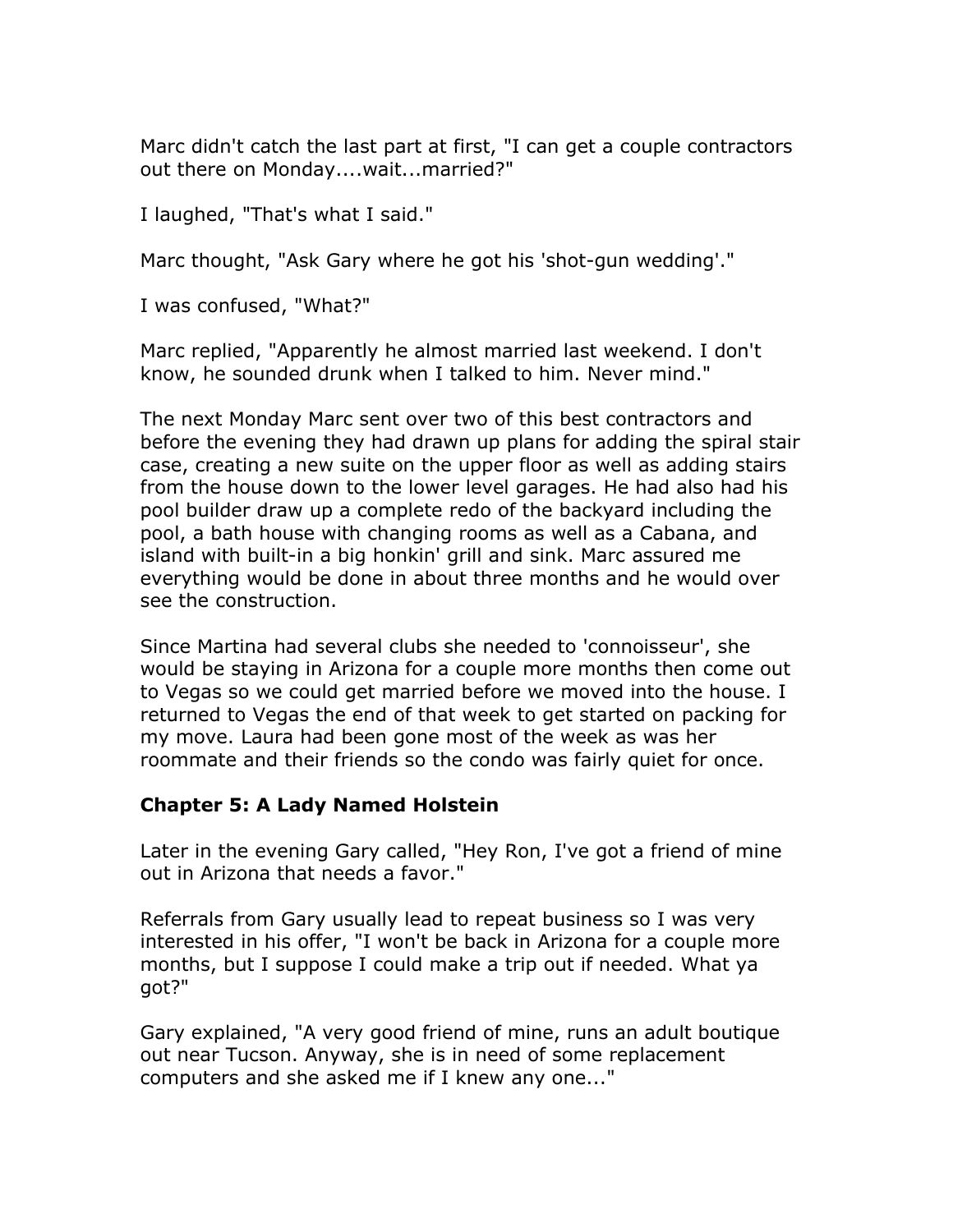I told him, "Sounds good. What else can you tell me."

Gary added, "The business is called Budget Holstein Leather Works and is operated by Linda Holstein. She is actually in Oro Valley, wherever that is."

I replied, "Yeah, I know that area it is a suburb north of Tucson. Did she give you a time line?"

Gary explained, "Not really, just would like you to call her. Oh, I talked to your sister the other night, she was running an idea past me..."

I wonder what the heck Laura would be doing bouncing ideas off of Gary, of course he is a frequent client, "I am almost afraid to ask, but what did she suggest?"

Gary continued, "A barter system of sorts for labor. Seeing as y'all do a standard mark-up on parts you could create a niche in that you will do a barter exchange for that client's products in exchange for the labor. It is a quick and cheap way for y'all to build up your playrooms."

I laughed, "Laura and I hardly have a playroom. Of course with my new house, I could have a playroom....hmm....need to call Marc about that. Interesting concept, will have to see how receptive the clients will be to this."

Gary asked, "You getting a house in Vegas?"

I told him, "No, Scottsdale, Arizona. Laura and I are splitting so we can better cover both our markets. Laura is talking about going out to Henderson."

Gary explained, "Henderson, my girl friend and her sister live out that way. Their folks live in Wickenburg outside of Phoenix. So when are you going?"

I advised, "Martina is coming back this way in a couple months so we can get married. Then about a month or so later the house should be ready for move in. Sara is going to join us as our maid."

Gary joked, "Martina getting married, how on earth did that happen?"

I told him, "I kinda wondered the same thing, it is her idea. I wonder how long it will last."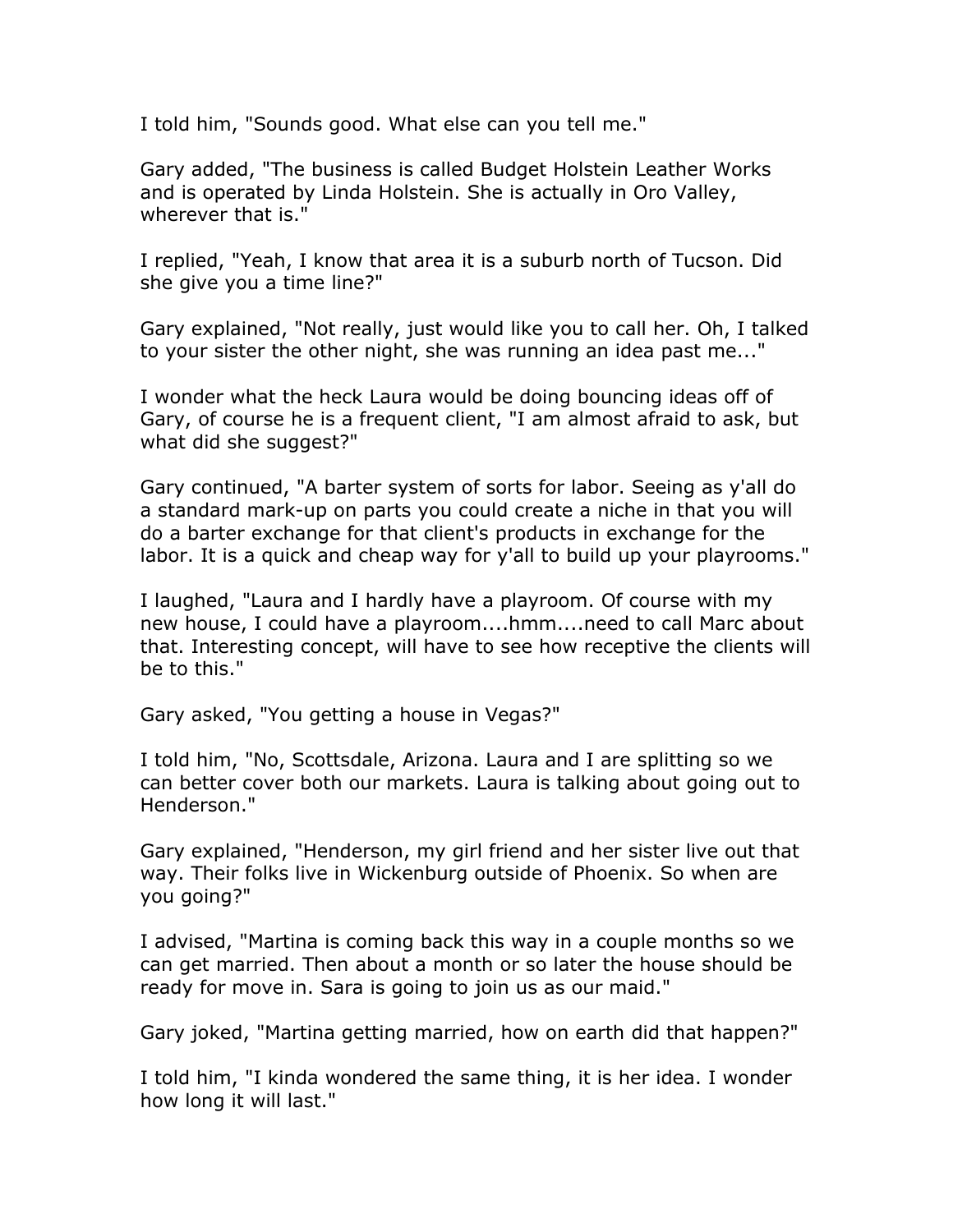Gary commented, "Likely longer than someone I know."

I asked, "Who?"

Gary replied, "That is not important, anyway I'll email you Linda's info so you can get in contact with her."

I was wrapping up with Gary when Laura knocked on my door, "Talk to you later Gary, Laura is back."

I told Laura to come in and she told me, "Well, I found a nice little place out in Lake Las Vegas. I am going to be moving out of here in the month."

I informed Laura, "I should be out here too by then and married to Martina."

Laura asked, "Where are you going then?"

I explained, "I bought a house outside of Phoenix. I having some modifications done per Martina. Sara has agreed to be our maid including a modified French Maid uniform."

We chatted for a couple hours about the new barter system and agreed we would give it shot to see if it would work out. After all since both of us would have our own places we could have playrooms. Which is why I had to call Marc about having two of the garages modified with extra fans and independent cooling system. One would be for our playroom and the other would be my shop. He told me it would not be a problem and would be done by the time we were ready to move in.

The next morning I called The Budget Holstein, "Yes, this is Ron Merlot, Gary Zinfandel has informed me you are in need of some computer work."

Linda explained, "Yes, I need to replace four aging computers."

I asked, "Do you know what kind of systems you want?" Linda explained what she would be doing with those computers and I told her, "Okay, you will want some high-end systems then. Those will run about \$375 each, labor is \$75 an hour...but may be able to work out something in exchange. What type of products do you offer?"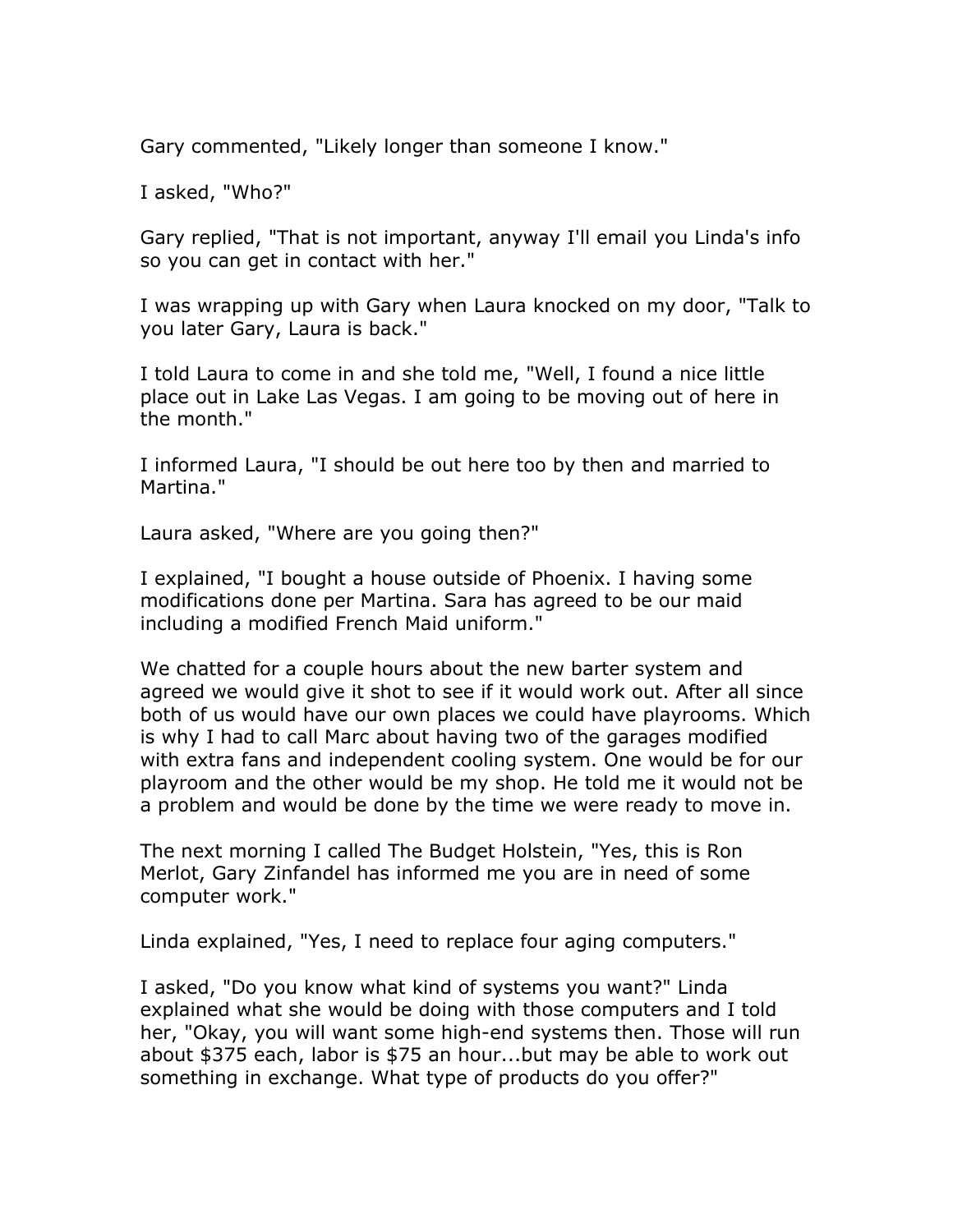Linda explained, "We specialize in leather clothing such as vests, pants, corsets, lingerie and jackets. We also carry a small assortment of adult toys such as crops, whips and spreader bars. Take a look when you come out. When can you can come out?"

I told her, "Well, I am in the process of moving to Arizona. However when do you need this done by?"

Linda told me, "I've gone this long using these system so whenever is good for you."

It dawned on my I would need get Laura involved, "Then there is the matter of getting my sister out there do get them connected to your network. She is getting ready to move out to Henderson, this ought to be interesting. I should be able to get out there in a few weeks as I need to have these systems built too. I'll have to have a chat with Laura and see when she can make it out."

Linda assured me, "No hurry Ron."

Laura was gone for the remainder of the week, she had a convention she was doing networking work for. The following week when she returned I asked, "Hey how is your schedule after we move?"

Laura explained, "For the most part quiet, but I really will need sometime to sort through all my crap after the move. Why you ask?"

I told her, "Gary got us a job out in Tucson. Budget Holstein Leather Works. A simple job really, just replacing four computers, but they will need to be setup on the network."

Laura commented, "Leather Works...hmm...are they willing to barter?"

I replied, "Yes they are as a matter of fact. How long do you think you will need?"

Laura explained, "Sounds like a simple reinstall of the network software on the four machines, so no more than a few hours."

I got on the horn with Linda and explained, "Okay, I think we have a date in a couple months?"

Linda informed us that would work fine and gave us directions. I figured I would have a couple days to get settled into the new house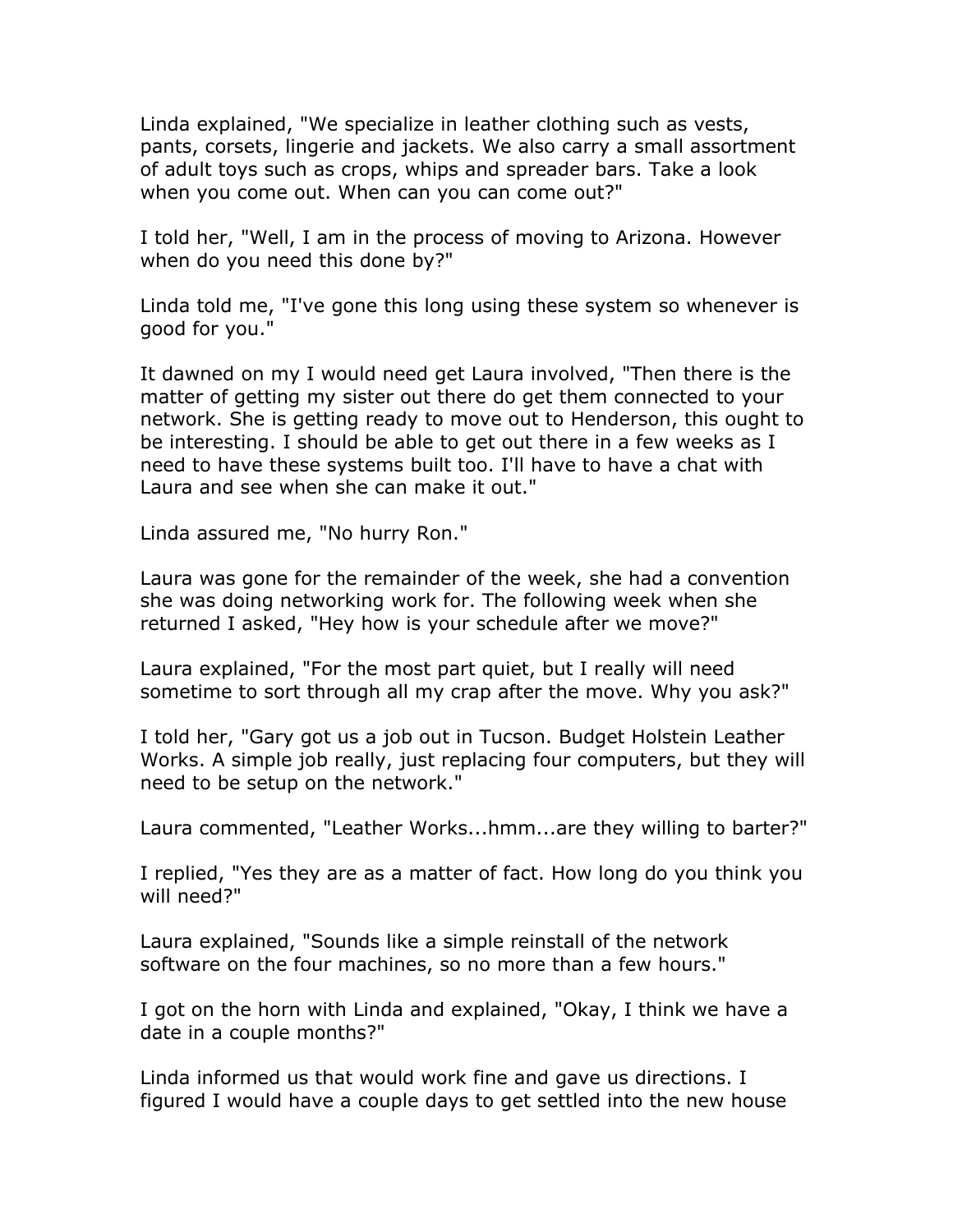before I would head down that way. I would pickup the systems that Friday morning. It would take me about three hours to get to Oro Valley from my supplier and I figured another three hours to get the systems install and the operating system installed. I wouldn't need to stick around for Laura but would likely stay the night in Tuscon and head back up to Scottsdale the next morning. Simple enough, or so I thought.

# **Chapter 6: It's So Simple, What Could Possibly Go Wrong?**

A couple weeks later I came back out to Arizona to do a walk through on the house and was impressed with what I saw. The pool and the bathhouse filled in the lot very well. The big honkin' grill was a lot bigger than I was expecting, I could do some serious grilling with this sucker. The playroom garage had half-dozen remote controlled fans along with an evaporative cooler. It was the same setup, but on smaller scale in my shop. I spent several days shopping and ordering furniture for the house. Martina and I headed out to Vegas that weekend and get married at a UFO Chapel. We really didn't have time for a honeymoon as she had more clubs she needed to do her connoisseur 'work' for and I had to be back at the house for furniture deliveries as well as setting up the furniture.

When the time came for the job, everything was going as planned. Martina along with Sara and I moved into the new house as did Laura into her condo. The night before the job, Martina and I had some wild sex, but I still managed to get a few hours sleep. That Friday morning I head down to Ahwatukee to my supplier and picked up the four systems. So far so good, made it down to Oro Valley earlier and got the install done in a couple hours. I looked through Linda's merchandise and picked out a corset for both Sara and Martina along with a couple spreader bars and riding crops. I told Linda I would be heading in to Tucson for the night and to call my cell in case there were any issues. I was eating dinner when my cell rang, it was Linda, "Um Ron, your sister never showed up."

Great, just what I didn't need to hear! I told Linda, "I see. Let me call her and find out what is going on. I'm sorry about this."

After several attempts I reached Laura who claimed to have eaten something that did not agree with her and she was still in Henderson. However, she sounded exhausted like when she had been having wild sex. At one point I swear I must have been hearing things as I could have sworn I heard Martina in the background. Laura told me she